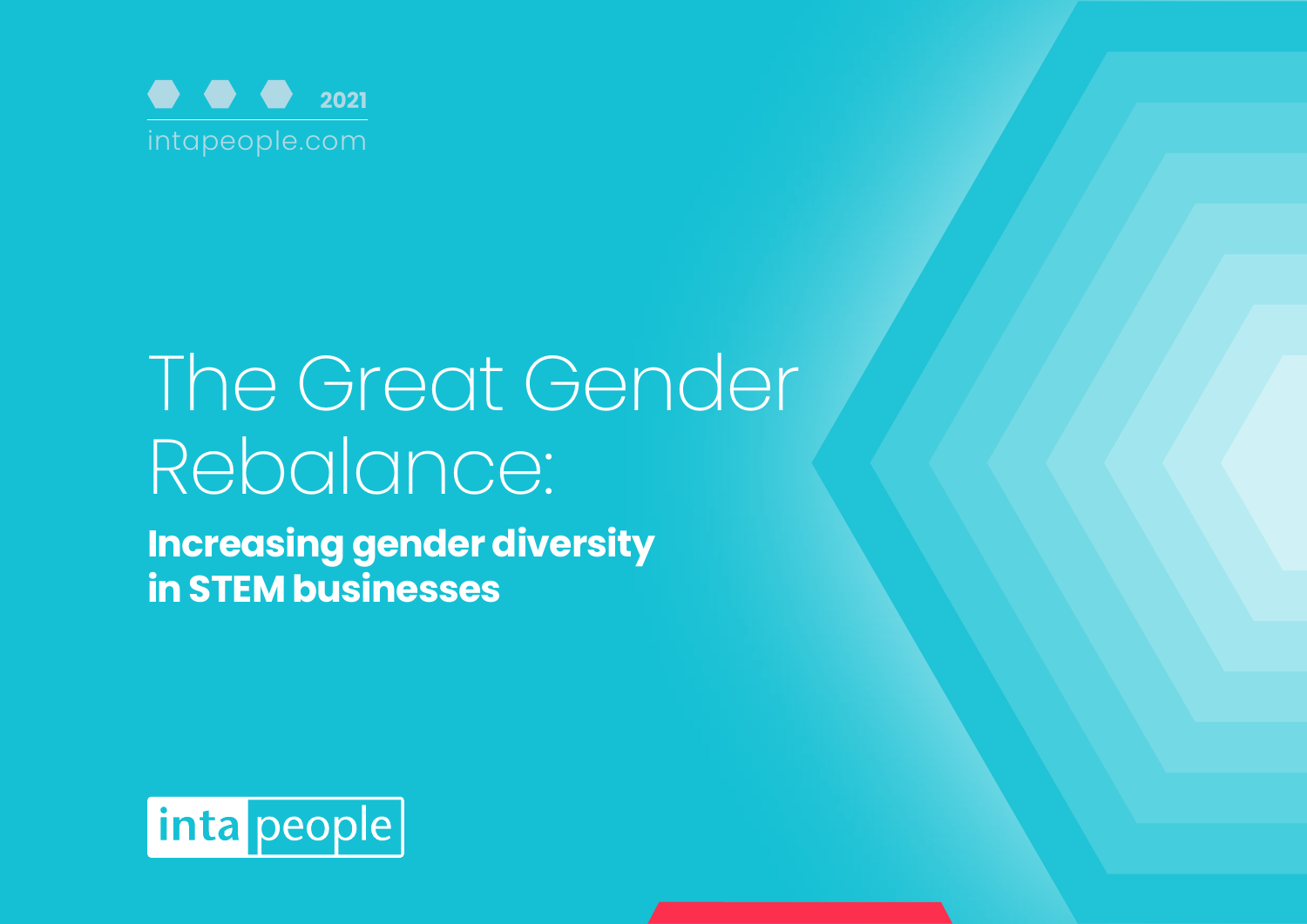## **Contents**

- **03** Executive Summary
- 04 Introduction
- 08 Methodology
- 09 Decoding gender in STEM Key findings
- 11 What can STEM businesses do to improve the gender gap?
- 14 Conclusion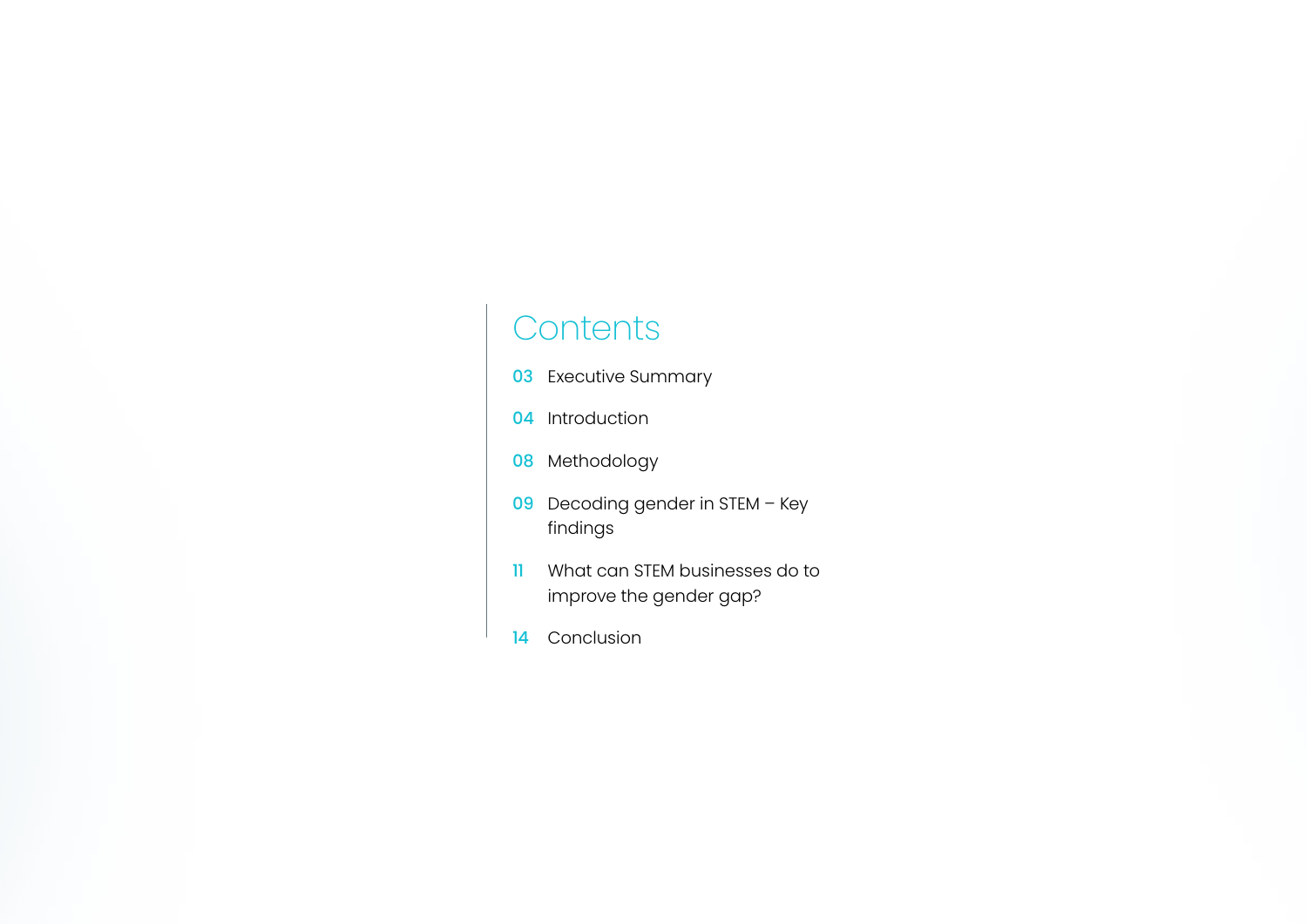

## Executive Summary

There are many factors that contribute to a lack of gender diversity within STEM professions, an issue that starts early and continues apace – from the narratives we pass down through generations about gender stereotypes, to subject choices at undergraduate level and then, career choices and opportunities. Investigating all of these facets would require the work of a great number of research projects, ours is intended to consider careers at the attraction stage, specifically – do STEM job adverts use (likely unconsciously) gendered language which may attract or deter female candidates?

Utilising gender analysis technology we are able to see if 'feminine' and 'masculine' coded adverts use a greater or lower number of 'feminine' or 'masculine' words respectively. Overall, we do find that feminine-coded roles use a greater number of 'feminine' ascribed words, and the same is true of masculine-coded adverts, in that they see a greater number of 'masculine' ascribed words.

In addition to the research itself we discuss the issue of gender imbalances in STEM and why working towards eradicating it is needed. Furthermore, we offer tangible steps that businesses may use towards achieving that goal.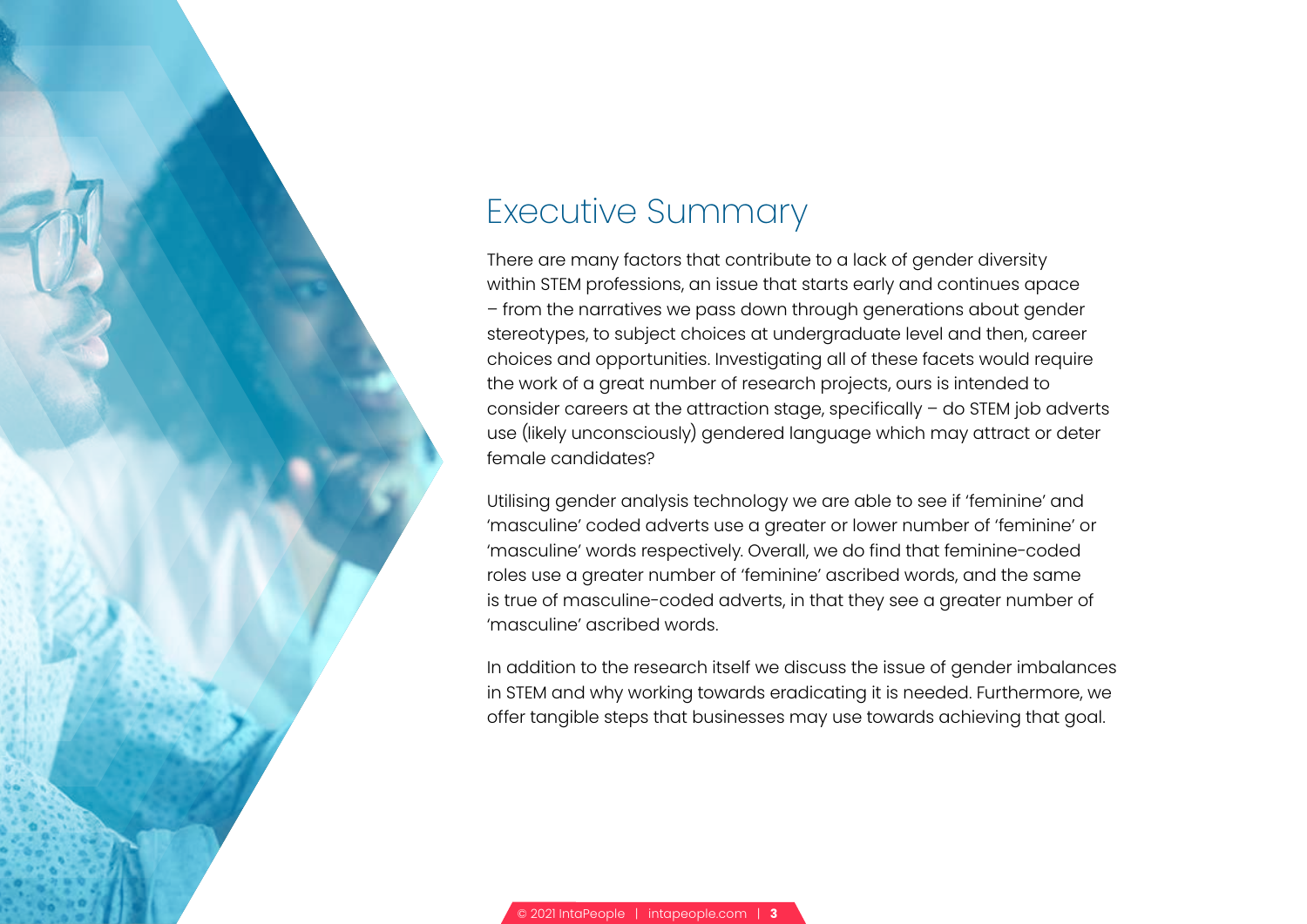### Introduction

#### **Context**

It is common knowledge that women are under-represented in STEM fields; this disparity in gender representation begins at undergraduate level, while the seeds are likely sown even earlier. This is unlikely to be due to biologically 'inherent' interests and abilities, as has sometimes been mistakenly understood, but instead due to a wide variety of factors that combine to perpetuate under-representation of women in these fields.

It is also widely acknowledged that more balanced representation is both desirable and beneficial, with efforts from both the public and private sectors being made to redress this imbalance, particularly at undergraduate level. While this is showing some signs of success at this stage, with increasing numbers of young women studying natural sciences for example, there is limited progress among other STEM subjects and it remains a persistent problem at postgraduate level and beyond.

While the percentage of women entering STEM subjects at university level is still low (26%) this decreases further still at employment level (22%), and increasingly so at each level of seniority (Source: WISE). Women, already poorly represented within STEM subjects at university, are then leaving the industry before their career begins and then at subsequent stages throughout their careers. Why might this be?

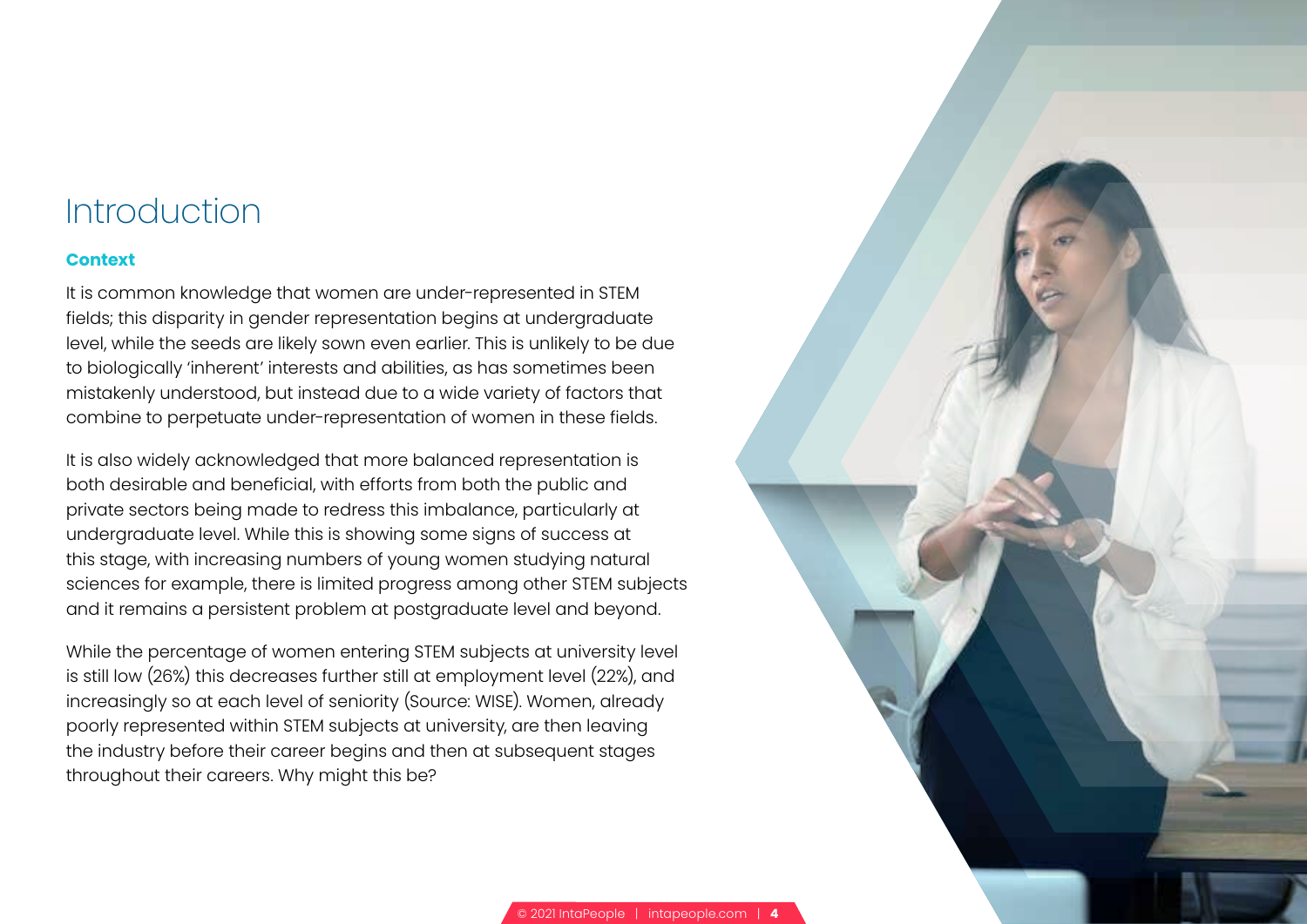There are a number of possibilities, not limited to the following suggestions:

- Attracting women to jobs in the first instance
- Fostering welcoming attitudes within a predominantly male environment
- Women are having to choose whether to prioritise starting a family or accelerating their career – a decision that most men do not face at the same stage of their careers (This issue is not unique to STEM roles, however, the lack of women in senior positions is likely to have a trickle-down effect on attracting more women to the field)
- Lack of role models
- Unconscious bias within the workplace

While some drop-out rates may be through personal choice regardless of what's happening within the work environment (though for any individual there are any number of work-related and external factors that will influence this), there are barriers within the work environment that are likely to impact the choices that women make, whether consciously or otherwise.

While employers are unable to directly influence the number of women entering the fields at undergraduate level there are a number of ways they can seek to redress the above barriers and to make STEM professions a viable, as well as attractive, career option for women. These must be considered and applied at all stages of employment and their career, from attraction and recruitment to training, development and retention, and to promoting more women to senior positions. As with educational attainment, research tells us it is not through competence or ability that men achieve greater success within STEM professions but a range of other factors that influence or obstruct women.

### **One global study asked women in technology what strong barriers they felt they faced:**



found there were a lack of mentors during their professional career



**42%**  $\longrightarrow$  thought there were a lack of female role models



**39%** experienced gender bias in the workplace



**36%** pointed out that they had compared to men



**35%** was a gender pay gap for the same skills

(Isaca.org, 2018)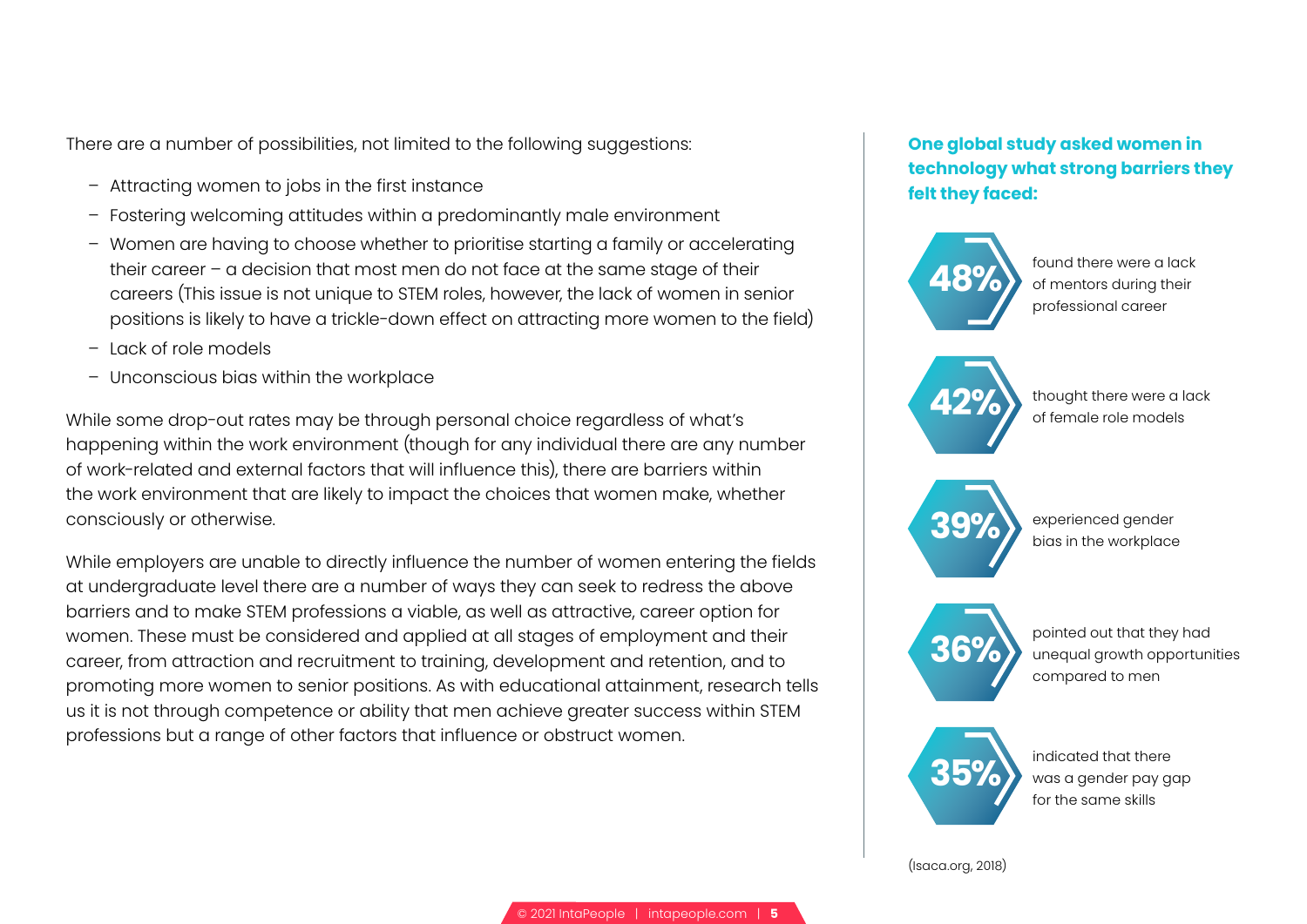### **The benefits of a gender-diverse workforce**

Several studies reveal multiple benefits to a diverse working environment, including but not limited to gender diversity. Not only does diversity benefit those in groups that have historically been (or are) marginalised, the benefits to the business itself, as well as to the economy and society, are multi-fold.

While gender is not the only difference between people, and obviously there are men and women who share similarities and life experiences, whether to a subtle or greater degree, there will be some differences in lived experiences between men and women – not because of 'intrinsic' (i.e. biological) differences but because of how they move through the world and are treated by it. A variety of perspectives lead to greater innovation, solutions and collaboration. Research also suggests gender diversity (on boards) has tangible financial benefits to businesses through more accurate financial forecasting (Gul, Hutchinson, Lai, 2013) and bottom line.

Furthermore, achieving gender parity within STEM organisations is of benefit more widely, as power balance or imbalances within organisations are both reflective of and influential in the wider society in which they sit – institutions within society have an obligation towards achieving collective aim/s, in this instance gender equality.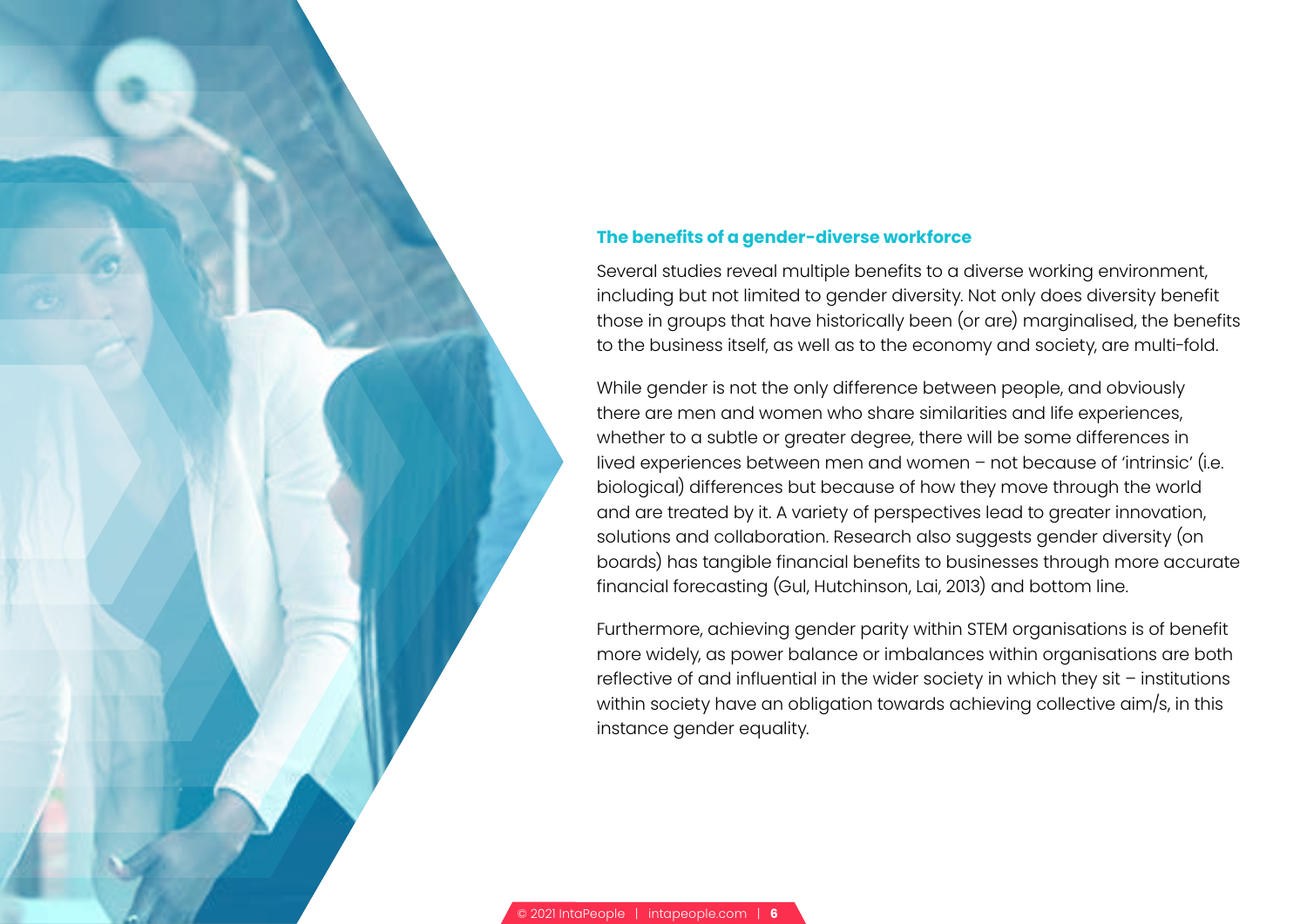### **What progress are we making in STEM?**

As discussed, there are already signs of success at undergraduate level. Statistics to support progress after university are a little harder to find.

Sheryl Sandberg is a famous example of a woman reaching success in the technology sector, although she herself recognised and understood the criticism of her work and best-selling book, *Lean In*, after losing her husband and experiencing the world of work as a woman without the benefit of additional support.

Google, as well as Facebook, have invested in programmes to help improve their gender imbalances though their figures remain low, and have drawn criticism for this from both employees and those outside the organisation (though it must be noted Google has increased the number of its female interns as a result of their drive).

Looking to bridge this gap in the technology sector (one of the weakest STEM areas for gender diversity), CEO, Ashwini Asokan, has mandated a 50/50 gender balance policy for her AI start-up, Mad Street Den, citing the supposed difficulty of this as 'ridiculous' (ft.com).

# *Gender diversity is one aspect of inclusivity –*

*while our research doesn't investigate other facets of diversity and inclusion, we recognise it is not the only area of underrepresentation in STEM*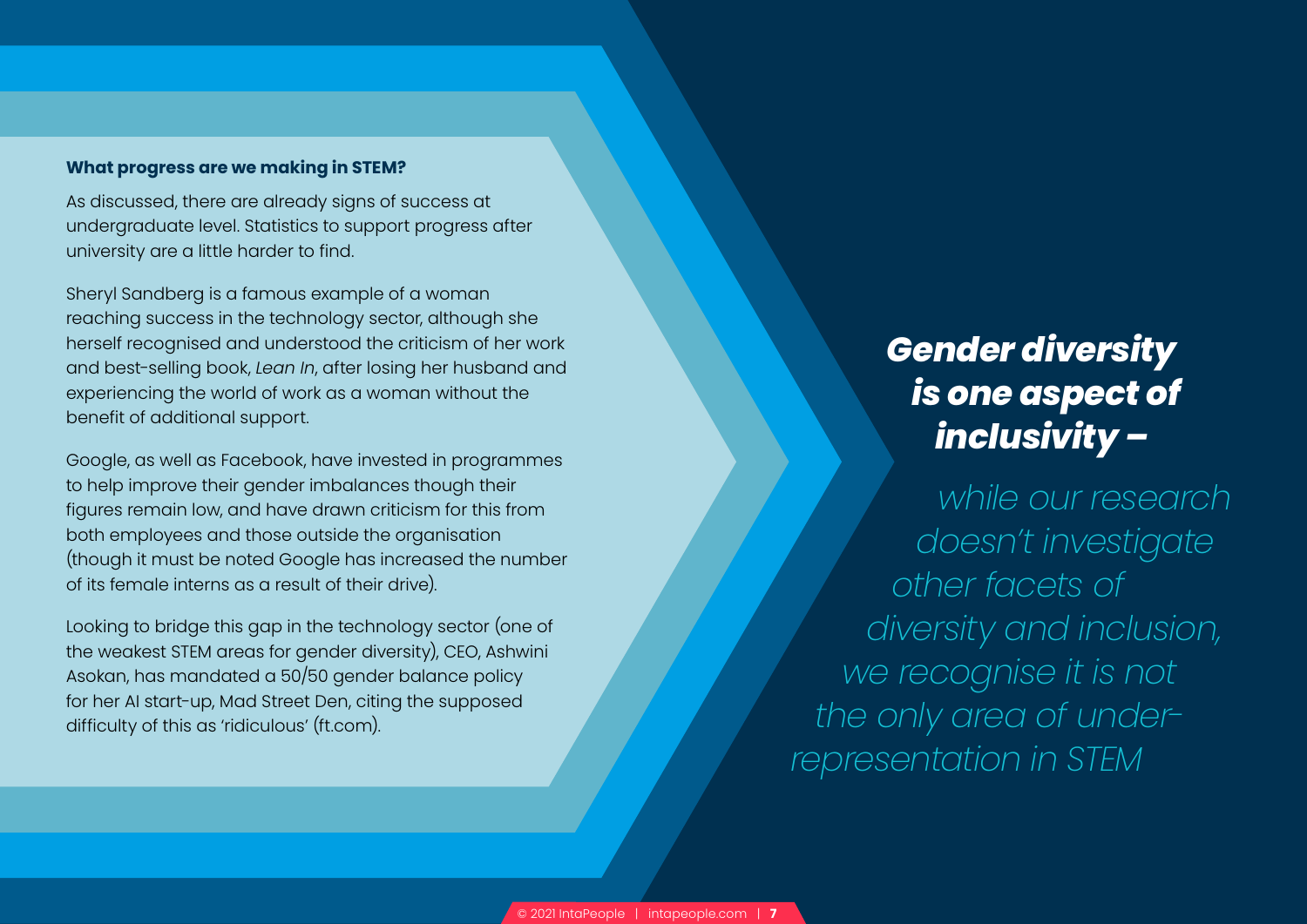### Methodology

Our research was inspired by a 2011 academic study investigating gendered language within job adverts, analysing whether gendered language is used – albeit probably not consciously or deliberately – and therefore likely to signify a role as being more suitable for nor/or attractive to female or male jobseekers'.

The survey was developed by IntaPeople and executed by [Paiger,](http://paiger.co) a content application and social selling platform for the recruitment industry, using their proprietary gender bias technology. We looked at 500 job adverts on the web on 22nd December 2020, including a cross section of STEM roles across technology, engineering and pharmaceuticals.

This technology was used to determine whether an advert was predominantly 'feminine' or 'masculine', by analysing the number of stereotypically feminine and masculine words within those adverts.

We used the same parameters as the aforementioned academic study to ascribe femininity or masculinity to particular words, so:

Feminine words might be considered nurturing, caring and collaborative, for example: 'support/ing', 'together', 'connect/ing'.

Masculine words, on the other hand, are considered to be more assertive, individualistic and ambitious, for example: 'challenge', 'autonomy', 'confident'.

As per the attached research, we were not trying to ascertain whether or not there was intention behind the gendered differences in job adverts, but rather its effect, and whether this meant institutional gender bias exists, either consciously or otherwise.

[1. https://paiger.co/wp-content/uploads/2019/10/Gaucher-Friesen-Kay-JPSP-Gendered-Wording-in-Job-ads-1.pdf](https://paiger.co/wp-content/uploads/2021/01/gender-bias-in-job-adverts.pdf)



### **ANALYSED** 500 JOB ADVERTS

including STEM roles in technology, engineering and pharmaceuticals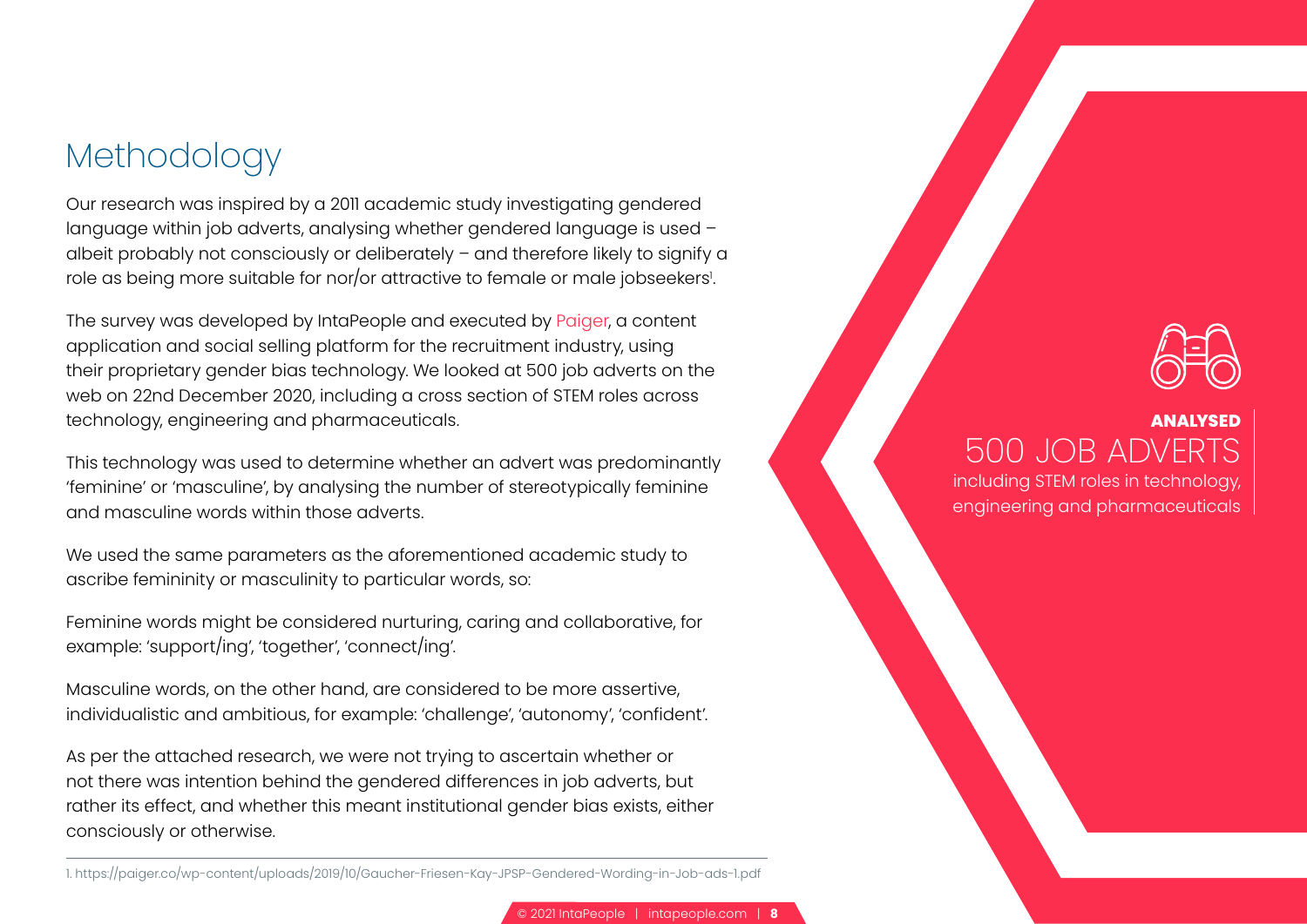# Decoding gender in STEM – Key findings

Overall, as we anticipated, feminine-coded job adverts used a larger number of feminine-based words, and masculine-coded job adverts saw the same, with a larger predominance of masculine words within them.

Some key observations:

|                                                                                                                                                                                                                 | 51%        |
|-----------------------------------------------------------------------------------------------------------------------------------------------------------------------------------------------------------------|------------|
| 51% of roles reference 'support', however, this rises to 82% of feminine-coded<br>roles and 41% of masculine-coded roles; this increases to 92% of feminine-<br>classified roles in the pharmaceutical industry | 429<br>28% |
| 42% of masculine-coded roles reference 'challenge', compared to 14% of<br>feminine-coded roles; this rises to 56% of masculine-coded IT roles (vs 19%)                                                          | 209<br>79  |
| 28% of masculine-coded roles reference 'decision/decisive', compared<br>to 15% of feminine-coded roles                                                                                                          |            |
| 21% of feminine-coded roles reference 'together' compared to 5%<br>of masculine-coded roles                                                                                                                     |            |
| 20% of feminine-coded roles reference 'connect', compared to 3%<br>of masculine-coded roles                                                                                                                     |            |
| Interestingly, 'trust'/'trustworthy'/'trusting' is equally used amongst<br>feminine/masculine, with 14% of roles respectively, mentioning it                                                                    |            |
| 'Ambition' is not referenced as prominently as expected, with only 8% of roles referencing; this<br>rises to 21% of masculine-coded roles referencing, compared to 7% of feminine-coded roles                   |            |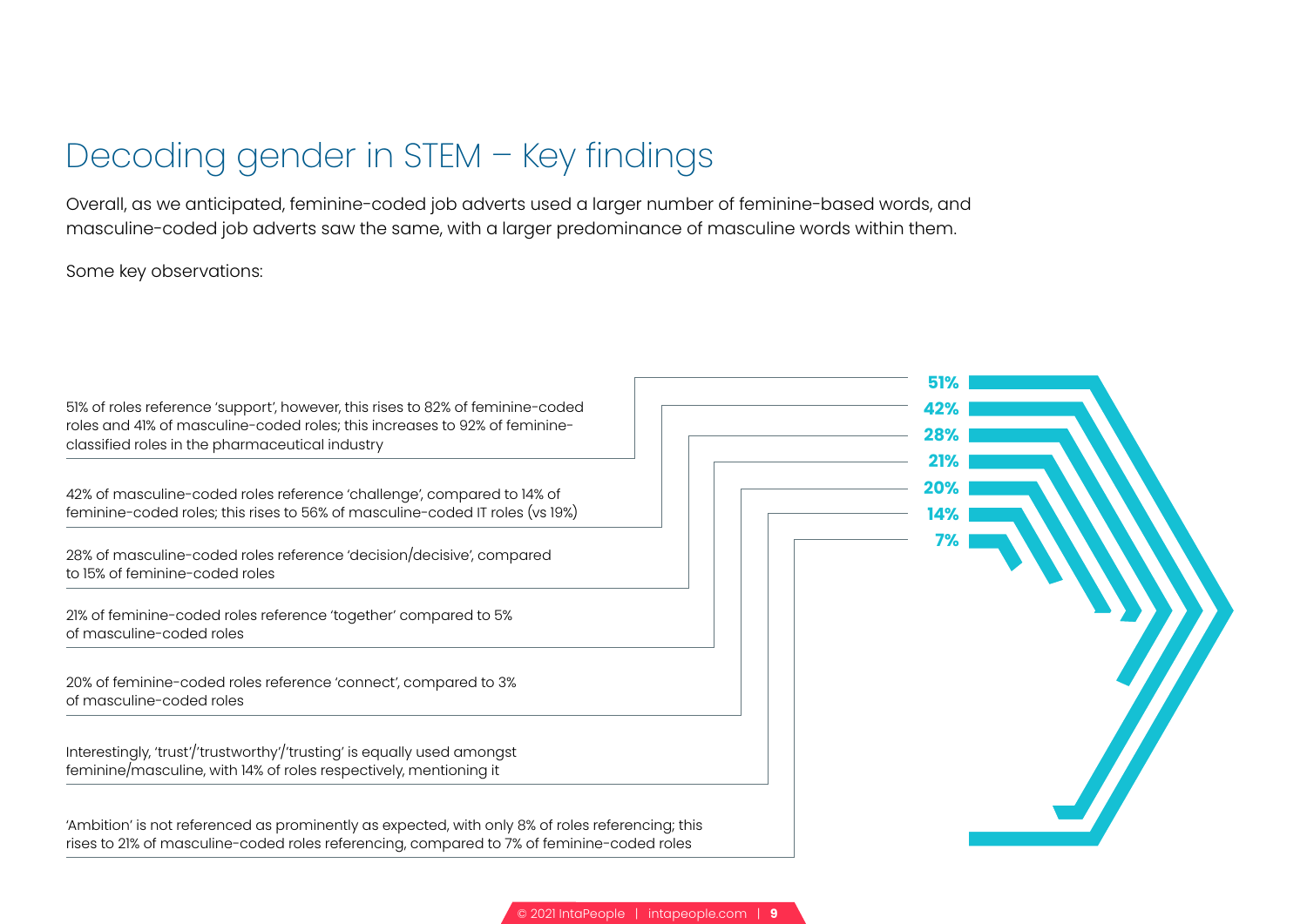While we found this pattern across all STEM sectors, it emerged most strongly from job adverts within the pharmaceutical industry. When looking at specific job titles within the pharmaceutical adverts analysed, greater differences were found than in IT and Engineering adverts, where there was generally less difference between the types of roles across feminine and masculine-coded adverts.

Where 'technician', 'administration' and 'development' featured mostly in feminine-coded pharmaceutical roles, masculine-coded roles were mostly populated with 'scientist' (data, lead, imaging etc) positions, suggesting potential bias towards men in leading or key positions and women in supportive or more junior roles.



Support / supporting / supportive Commitment / committed Depend / depending / dependable **Together** Connection /

connect Decision / decisive Trust / trustworthy/ trusting **Challenge** Interpersonal Principle / principles

### **Top words for masculine roles**

Support / supporting / supportive **Challenge** Decision / decisive Principle / principles Active Commitment / committed

Trust / trustworthy / trusting Depend / depending / dependable Autonomy / autonomous **Confident Courage**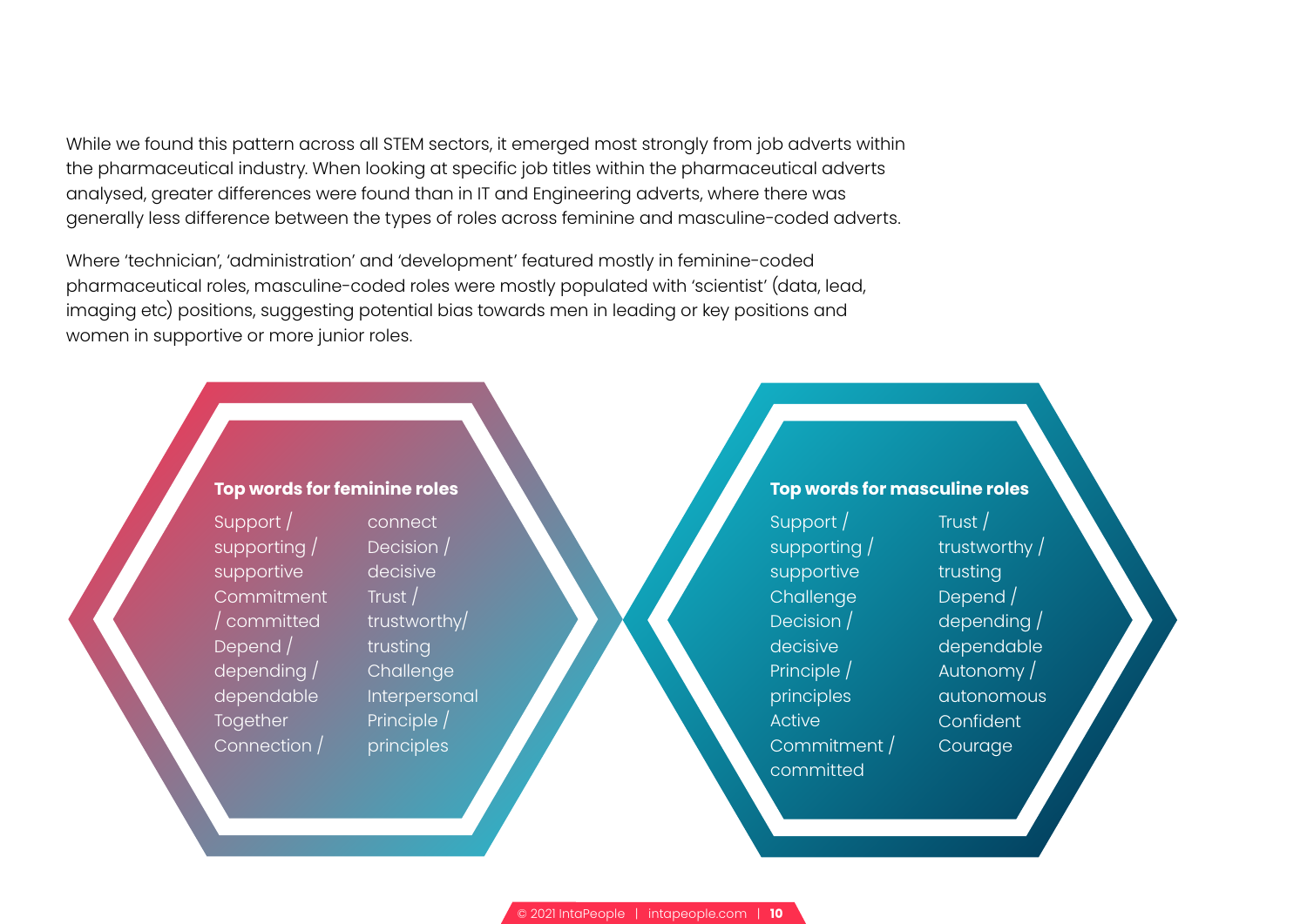# What can STEM businesses do to improve the gender gap?

While some factors that contribute to the gender imbalance within STEM are beyond the control of employers there are several steps that can be taken to minimise it, especially at postgraduate level and keeping women within these professions once their careers have begun.

Although our research looks at the attraction stage, employers can contribute towards making change through their:

- Attraction
- Hiring
- Training and development
- Environment and culture
- Promotions and platforms

Below are some tangible suggestions that may help improve how STEM organisations both attract and retain female talent. It's important to understand the distinction between policy as a 'guide' (a tick-boxing exercise, perhaps) and proactive strategies that drive results.

### **Family-friendly policies**

Having children and raising families (and, to a lesser extent, care for older parents) is a life event that impacts women more greatly than it does men. Employers have an obligation to provide family-friendly work policies that allow women to take time off for children where it's needed, and for that not to hamper their career chances when it comes to seeking promotions at work.

This can look like flexible working opportunities, childcare provision, job share and so on.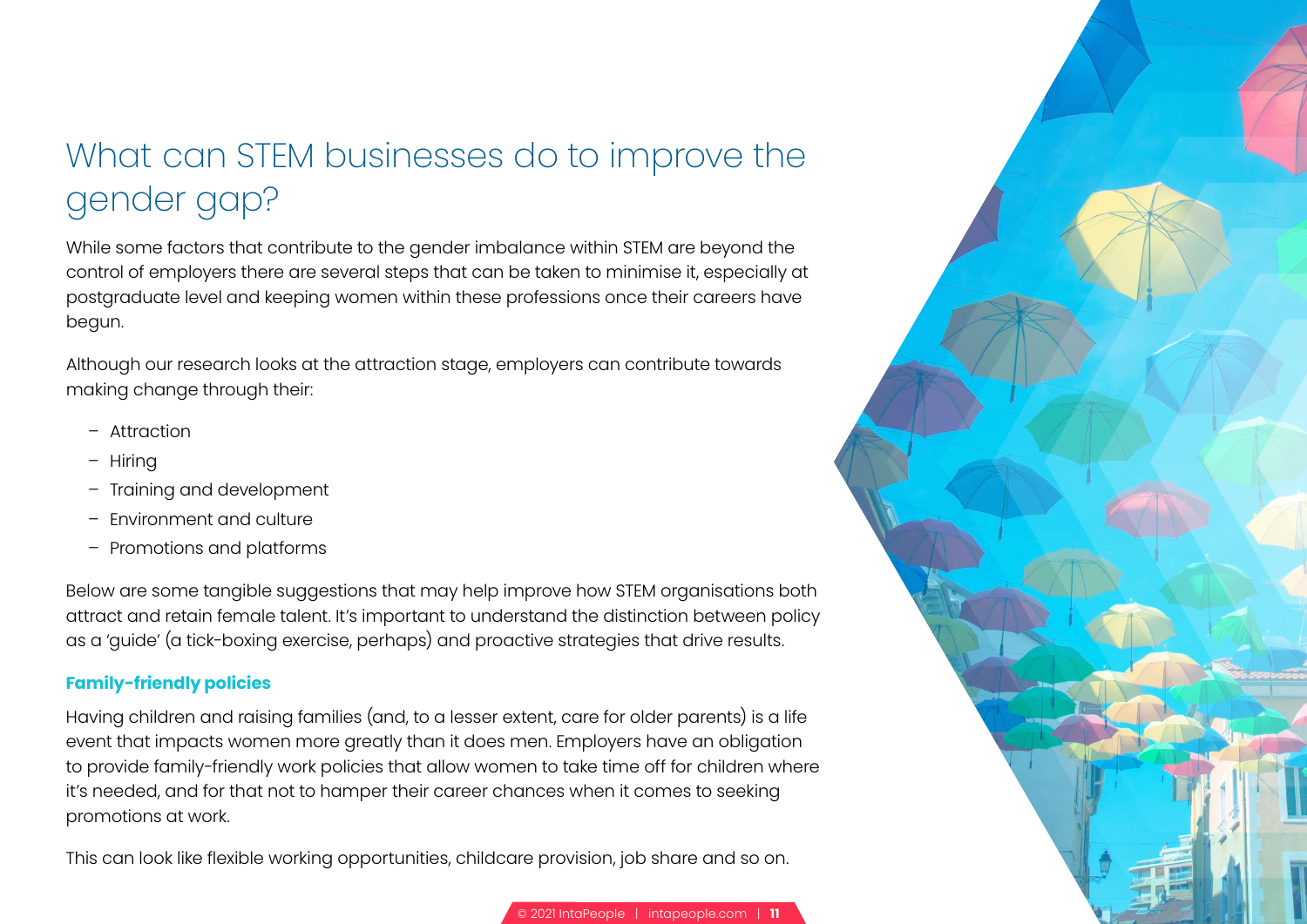*If they can see someone like them in a senior position they may feel more confident about aspiring to that level.*

### **Provide networking opportunities geared specifically towards women**

Organisations with more effective diversity and inclusion policies are those that don't shy away from it but address it head on – tackling it needs an admission that there is a problem that needs proactive solutions. Create networking opportunities specifically for women with the express intention of addressing gender imbalances, both within the business and more broadly where possible.

Mentoring is an opportunity for women entering the professions to access the insights of women in more senior posts, which can be inspirational as well as a useful way to coach those in their early-stage career. Approach this with some caution, however – it may be counterintuitive to overload women with additional (unpaid) work, it also risks further embedding a nurturing/ caregiver stereotype within the workplace.

### **Conference/panel representation and availability**

It's well-known that networking and visibility within a field creates better career opportunities – make sure female employees have as much access to these types of events as male employees. If your organisation is responsible for hosting

events, arrange these during office hours wherever possible, as this will increase the likelihood that women with caring responsibilities will be able to attend.

### **Training and development**

Make sure that female and male employees have access to the same training and development opportunities, irrespective of whether time has been taken off to raise families. Are there particular stages where women drop out or stagnate in their careers within your organisation? Target opportunities for training and development here.

### **Promotions**

We shouldn't be nervous about positive discrimination, it's vital that more women are offered and take up senior roles within the STEM professions if there is to be meaningful change. The result of ensuring women are promoted wherever possible is two-fold – a) people hire in their own image, so increasing the number of female hiring managers reduces the chance of men being disproportionately hired or promoted as a result of unconscious bias and b) it offers women inspiration via role models; if they can see someone like them in a senior position they may feel more confident about aspiring to that level.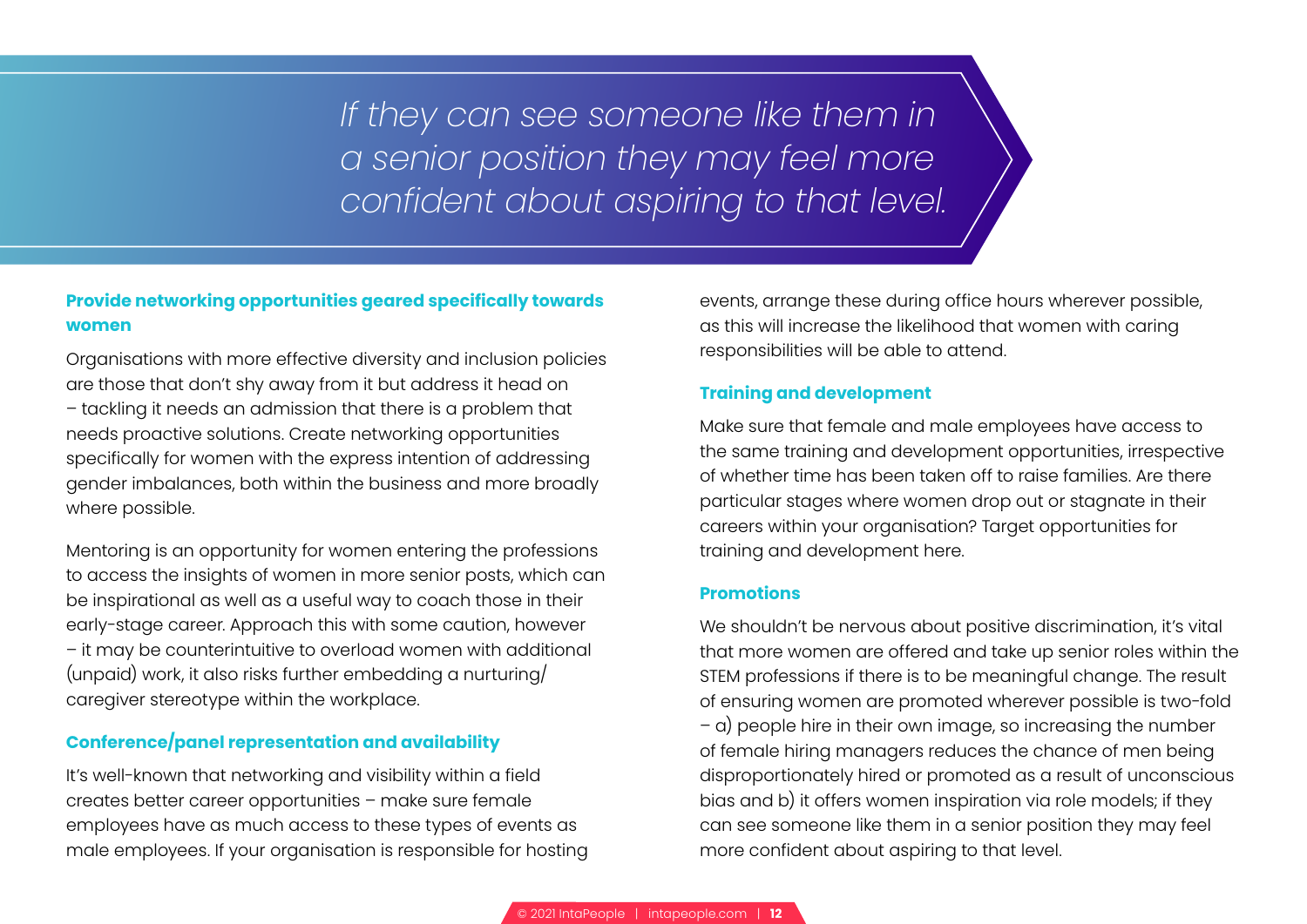#### **Gender balance on boards**

Business critical decisions are best made from a variety of standpoints. Further, visible representation, as discussed above and elsewhere, positively impacts those who are under-represented.

#### **Be transparent about pay scales**

While pay imbalances are often the result of the level of seniority (with more men tending to hold senior roles) and those working full time versus part time (with more women working part time than men), imbalances through negotiation throughout the hiring process still exists, and undisclosed salaries on job adverts aids this. This is unlikely to be a deliberate attempt to ensure men are paid more than women, however, that is often the result. Have pay scales throughout the business and advertise salaries on job adverts.

#### **Unconscious bias training**

Training needs to cover gender equality as well as diversity more broadly (within HR but also anyone who has or may have any hiring responsibilities) but this will be more effective when coupled with unconscious bias training, so hiring managers can understand it and recognise when it might be happening. It's unlikely employers will be deliberately sexist or biased in favour of recruiting their own gender (in this instance, more men being recruited by other men) but it will be happening. Demonstrating how and why this happens allows progress without blame.

### When recruiting:

- Ensure balanced shortlists and interview panels
- Critically assess job adverts for any (unconscious) gendered wording
- Include your family-friendly policies in job adverts
- Include salaries in job adverts

With so few numbers it's vital that organisations aren't afraid to take proactive steps that go over and above a diversity policy with a limited tangible strategy. Policy needs to be operational and made effective at multiple stages in a variety of ways, to attract, retain and promote female talent.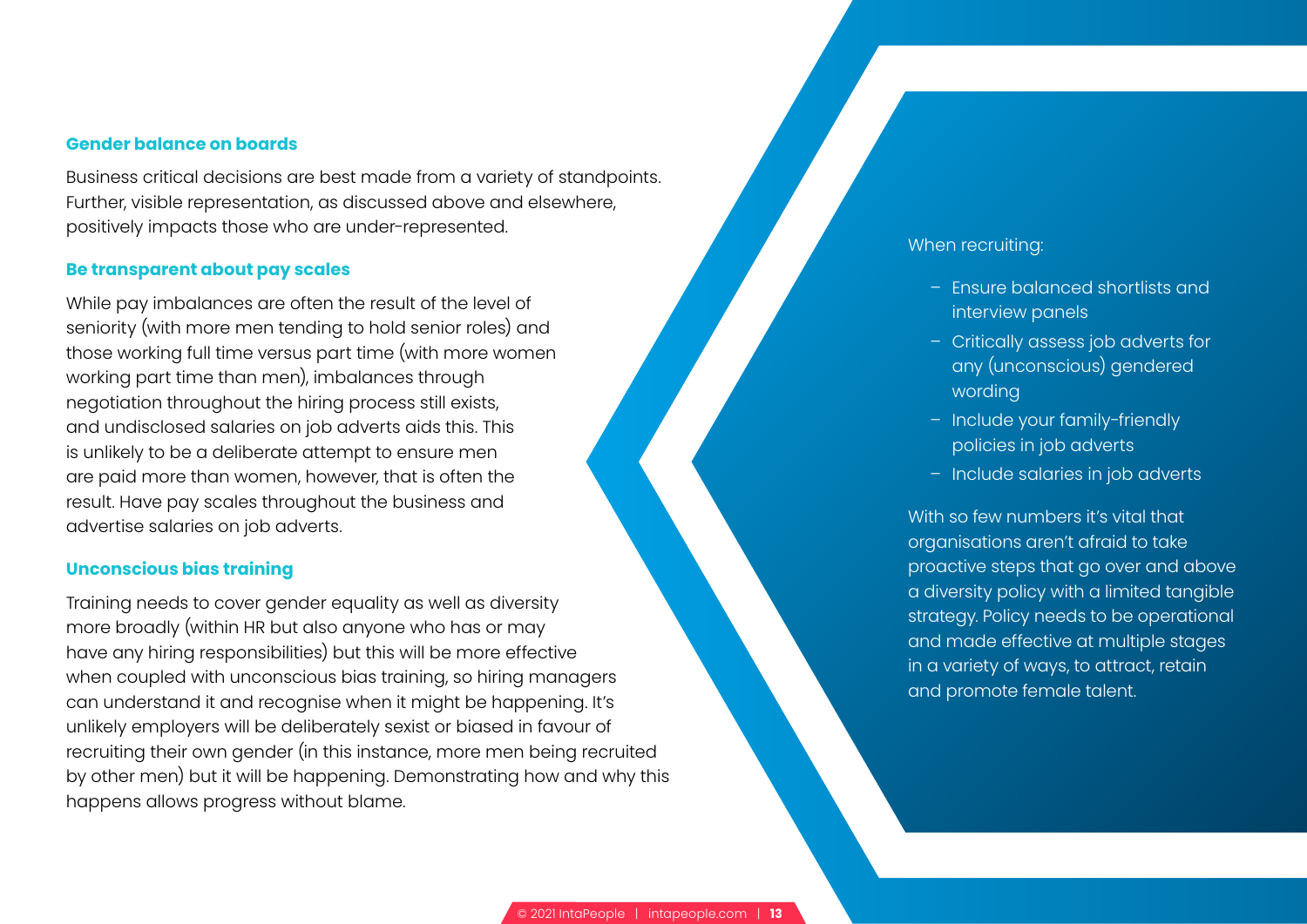### Conclusion

Our research suggests that when it comes to attracting employees, unconscious stereotypes about women do come in to play. Employers have a responsibility to critically assess potential for stereotyping and/or hindering women within STEM professions and to eradicate bias even if it is not intentional, which in the majority of instances it probably isn't.

More widely, there is a lot more to do to achieve gender parity within STEM, much of which starts before a career even really begins. While employers cannot resolve all contributory factors – these begin at secondary level education if not sooner – there is a great deal that can be done to mitigate gender imbalances from the employer's position, and again this comes down to the elements mentioned previously: attraction, retention, promotion.

Maximising career opportunities for women in STEM has a trickle-down effect – when young girls see women visible in positions of seniority within STEM professions it has the power to influence their own choices.

IntaPeople can help support organisations looking to improve their gender representation and help create an effective strategy rather than passive policies that say a lot but do little. We can offer gender-balanced shortlists and work with you to develop gender-neutral advertising.

We're well aware of the lack of diversity in STEM fields when it comes to women in particular, and are committed to helping reduce the severity of the issue wherever we can. At present, one in five roles we place are female, compared to a 13% industry average.

> At IntaPeople, we are committed to promoting diversity across all minority groups within STEM and will continue to educate ourselves and the communities we serve to help enable a more equitable industry for the future.